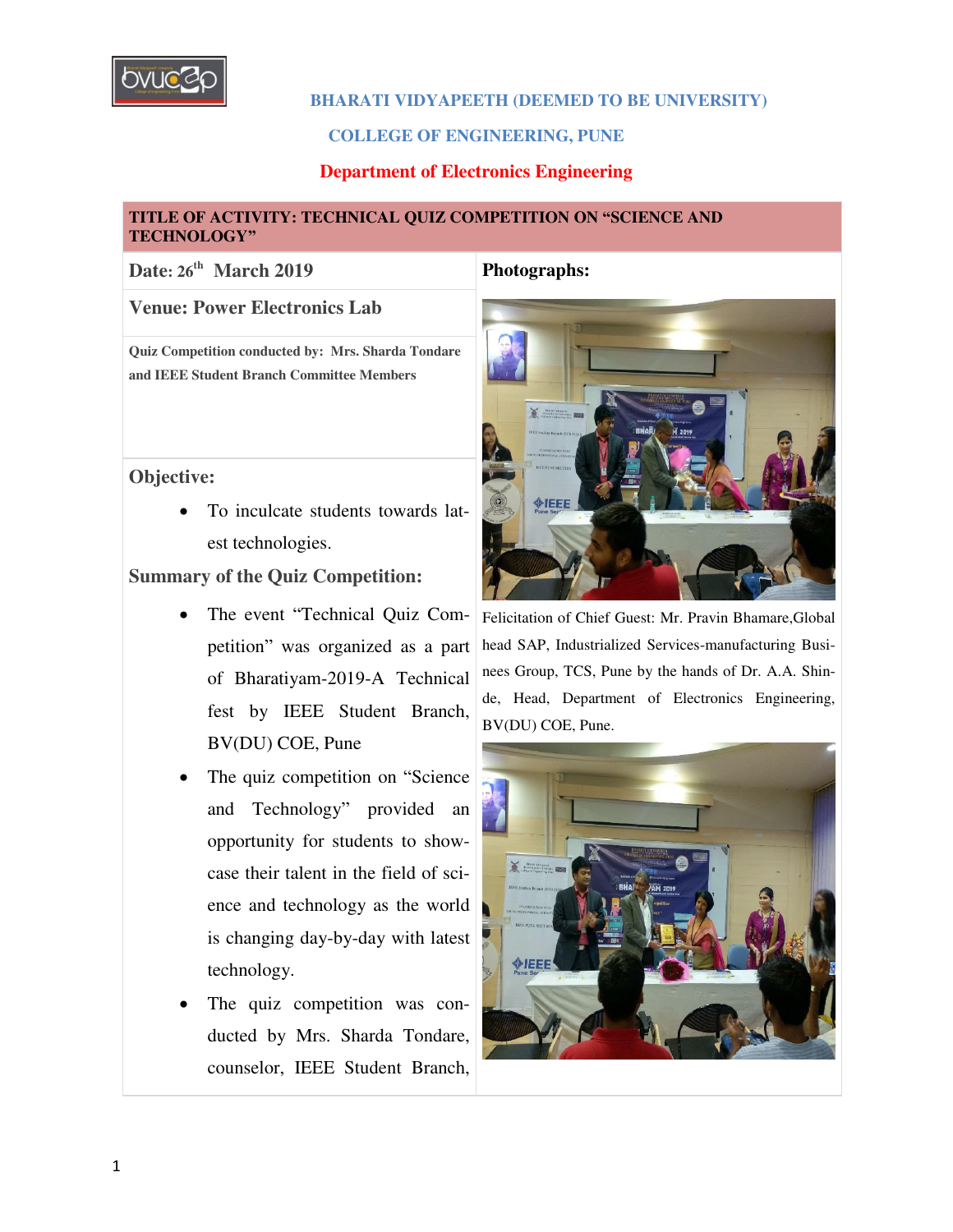

## **BHARATI VIDYAPEETH (DEEMED TO BE UNIVERSITY)**

### **COLLEGE OF ENGINEERING, PUNE**

### **Department of Electronics Engineering**

BV(DU) College of Engineering, Pune. Students were given a question bank based on science and technology and asked to answer all the questions.

# **Outcome:**

- The students were able to answer the questions asked in the competition and best of two prizes were given to  $1<sup>st</sup>$  and  $2<sup>nd</sup>$  winner.
- This technical quiz competition gave an opportunity to students to test their ability in terms of technical knowledge in the field of science and technology.



Chief Guest's talk to the participants